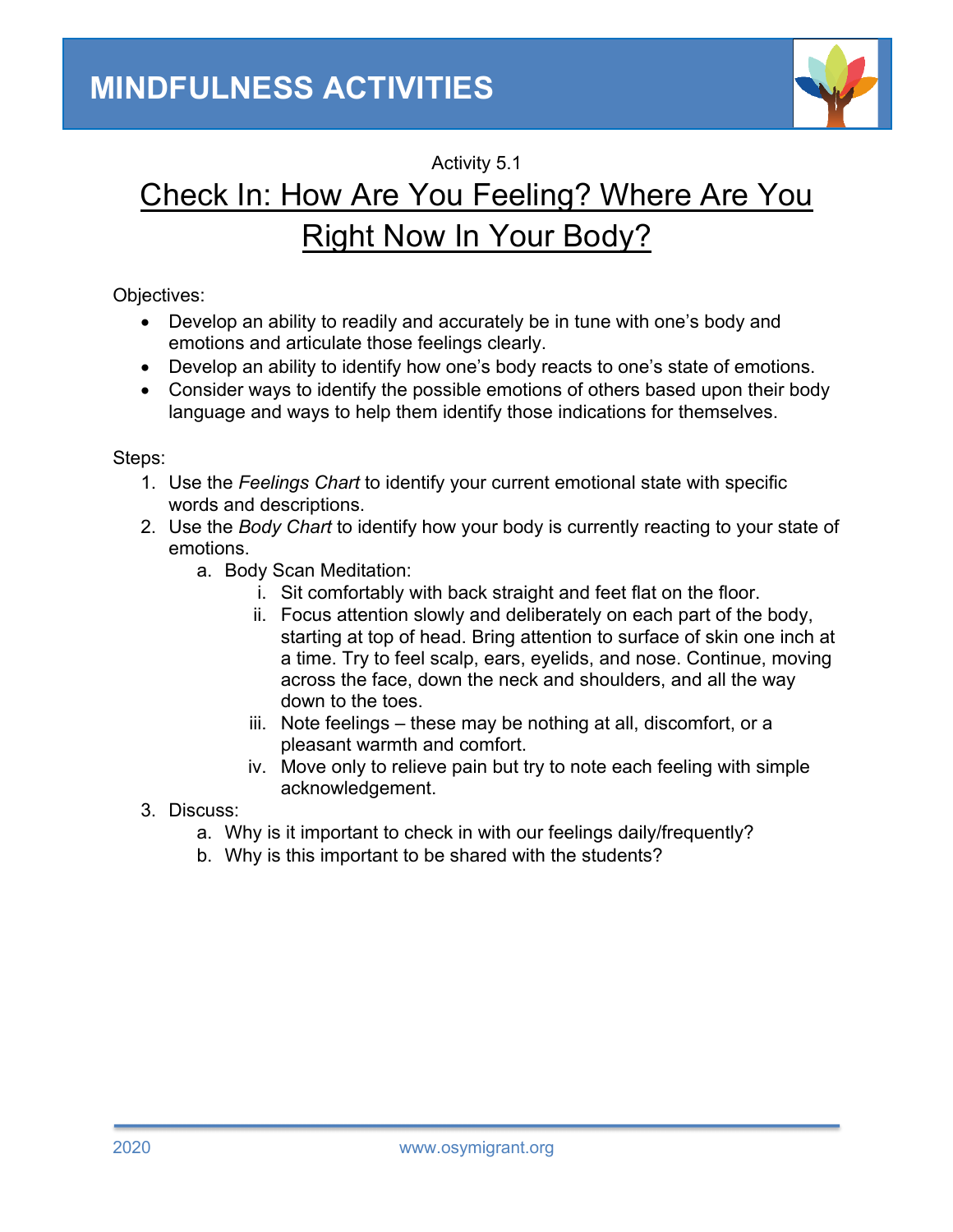

HANDOUT 1 for Activity 5.1

# Check In: How Are You Feeling? Where Are You Right Now In Your Body?

# *MOOD METER*





## NOTE**:** *The above graphics were created by the Yale Center for Emotional Intelligence.*